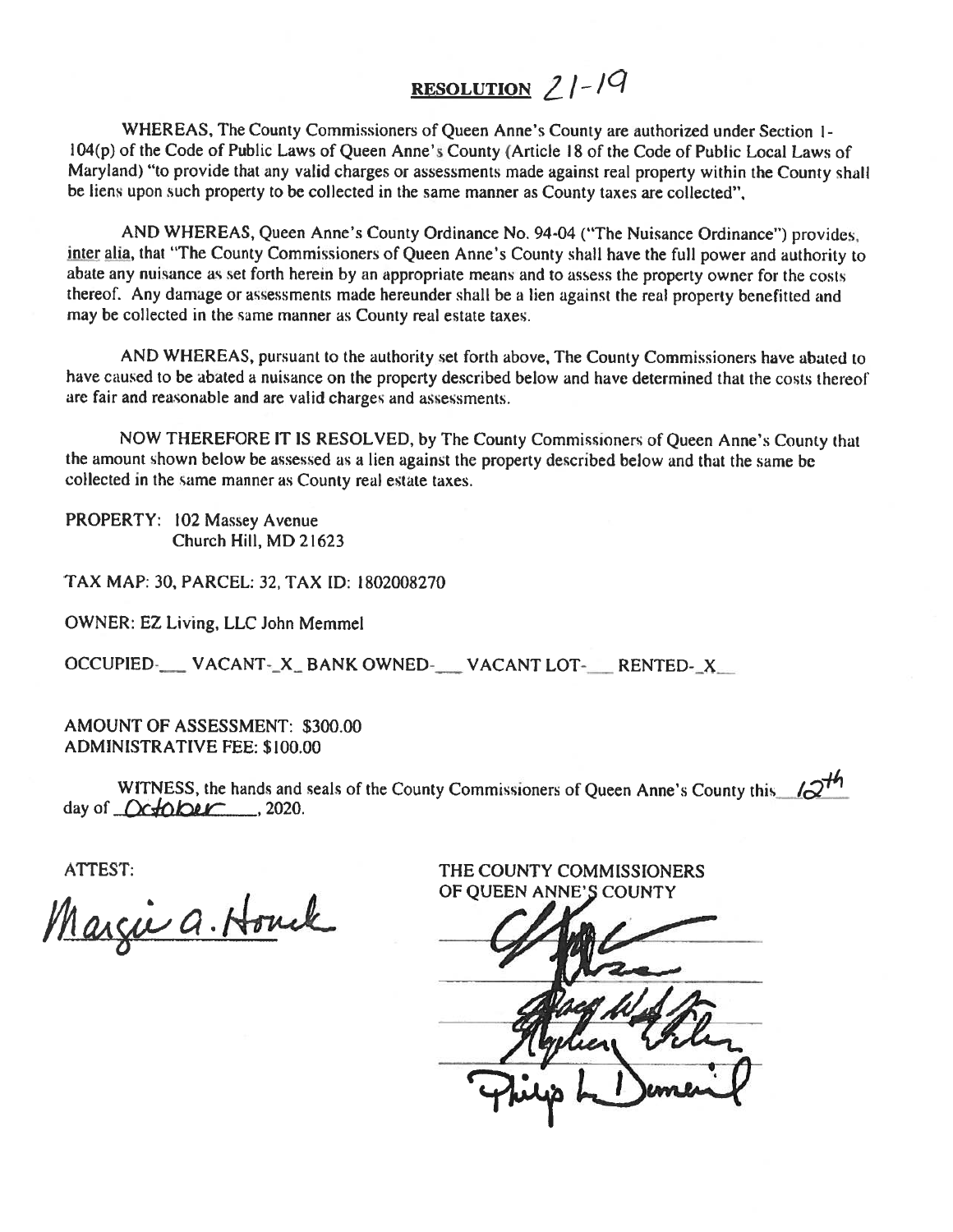

Jamesi. Moran. At Large Fax Permits: (410) 758-3972 Jack N. Wilson, Jr.. District I Stephen Wilson. District 2 Philip L. Dumenil, District 3 Christopher M. Corchiarino. District 4

To: County Commissioners **ACTION ITEM** 

From: Vivian Swinson Zoning Administrator

September 23, 2021

RE: Map- 30, Parcel- 32, (102 Massey Avenue, Church Hill MD 21623)

On August 05, 2021, an independent contractor hired by the Zoning Office cut the grass at the above referenced address after the property owner ignored repeated attempts by the Zoning Inspector to ge<sup>t</sup> the site to comply with Queen Anne's County Code Chapter 19 Article II § 19-2. L.(2) which states: A person may not allow any vegetation to grow higher than 12 inches on any lot or parcel that is  $:(a)$  Less than three acres in size; and (b) located in an approved or recorded residential subdivision or any part of which is within 200 feet of a neighboring residence.

Attached is the Resolution to place <sup>a</sup> lien on the subject property so the County can be reimbursed for the cost of the grass cutting.

#### Recommended Action:

I move that we approve the Resolution to place <sup>a</sup> lien on the property located at 102 Massey Avenue, Church Hill MD 21623 in the amount of \$400.00.

### DEPARTMENT OF PLANNING & ZONING

 $Queuen$  and the contract of the contract of the contract of the contract of the contract of the contract of the contract of the contract of  $\alpha$  Centreville, MD 21617

Telephone Planning: (410) 758-1255 County<br>
County County Commissioners:<br>
Telephone Permits: (410) 758-4088<br>
Telephone Permits: (410) 758-4088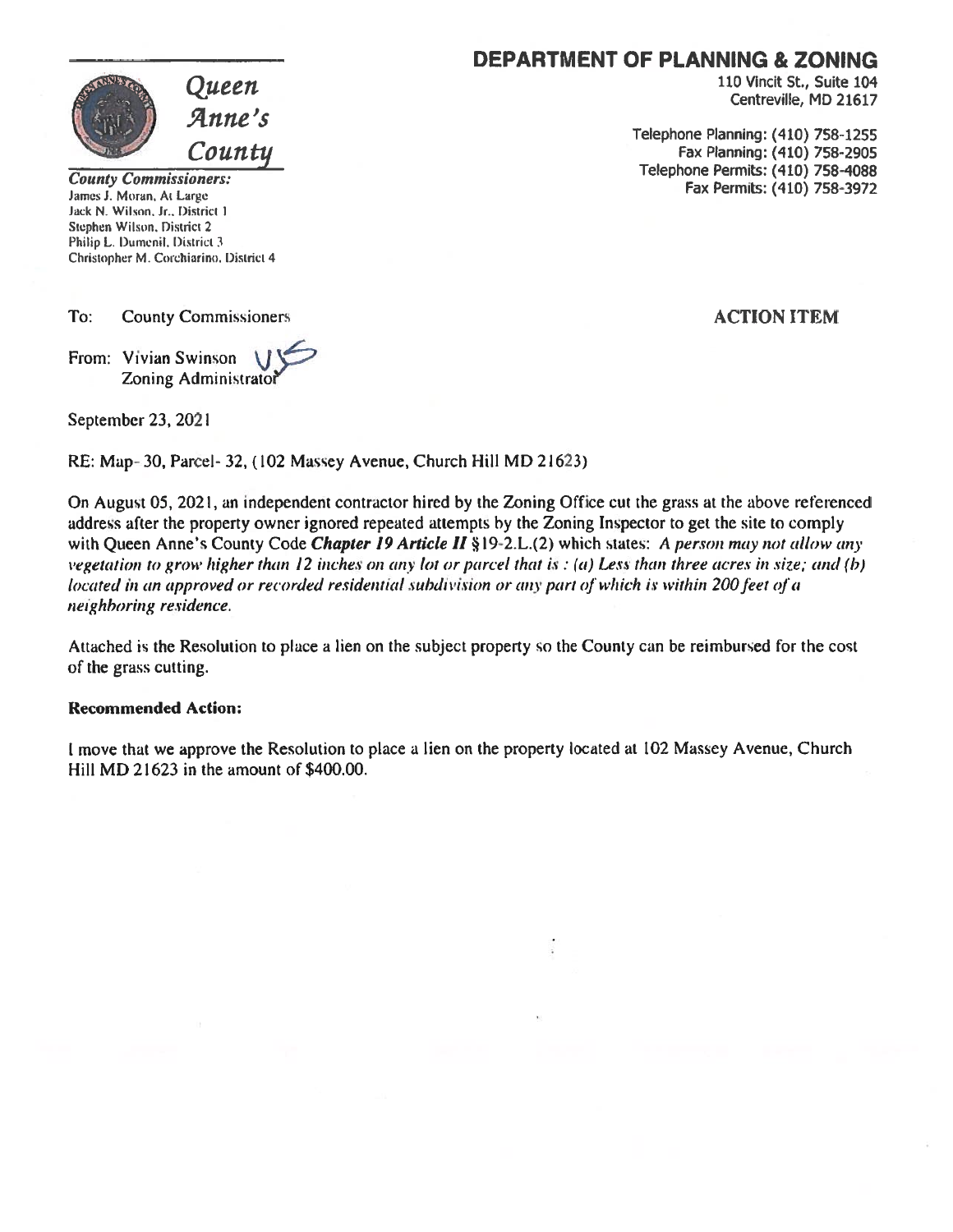

## DEPARTMENT OF PLANNING & ZONING

Queen 110 Vincit St., Suite 104<br>
Anne's Centreville, MD 21617

 $\emph{Countu} \hspace{25pt}$  Telephone Planning: (410) 758-1255 Fax Planning: (410) 758-2905 County Commissioners: Telephone Permits: (410) 758-4088<br>
James J. Moran, At Large Fax Permits: (410) 758-3972

Jack N. Wilson. Jr., District 1 Stephen Wilson, District 2 Philip L. Dumenil, District 3 Christopher M. Corchiarino. District 4

July 21, 2021

EZ Living, LLC John Memmel 29835 Standish Street Easton, MD 21601

#### RE: Tax Map- 30, Parcel- 32, (102 Massey Ave. Church Hill, MD 21623) Uncut Grass

Dear Mr. Memmel

During an investigation of a property the area of the above listed property. I have determined that you are in violation of Queen Anne's County Code *Chapter 19 Article II* §19-2 L. (2) which states: A person may not allow vegetation to grow higher than 12 inches on any lot or parcel that is: (a) Less than three acres in size; and (b)<br>located in an approved or recorded residential subdivision or any part of which is within 200 feet of a neighboring residence.

You have seven (7) days from the date of this letter to address the violation. You must mow the entire yard. If the grass is not cut, you may be issued a \$500.00 civil citation or Queen Anne's County may hire an independent contractor to cut the grass. Failure to pay the cost of the grass Cutting and administrative fee within twenty (20) days will result in <sup>a</sup> lien being <sup>p</sup>laced against your property.

<sup>I</sup> can be reached at 410-758-4088 Monday thru Friday from 8am to 11am if you need to contact me.

Sincerely,

Ken Southard Zoning and Nuisance Inspector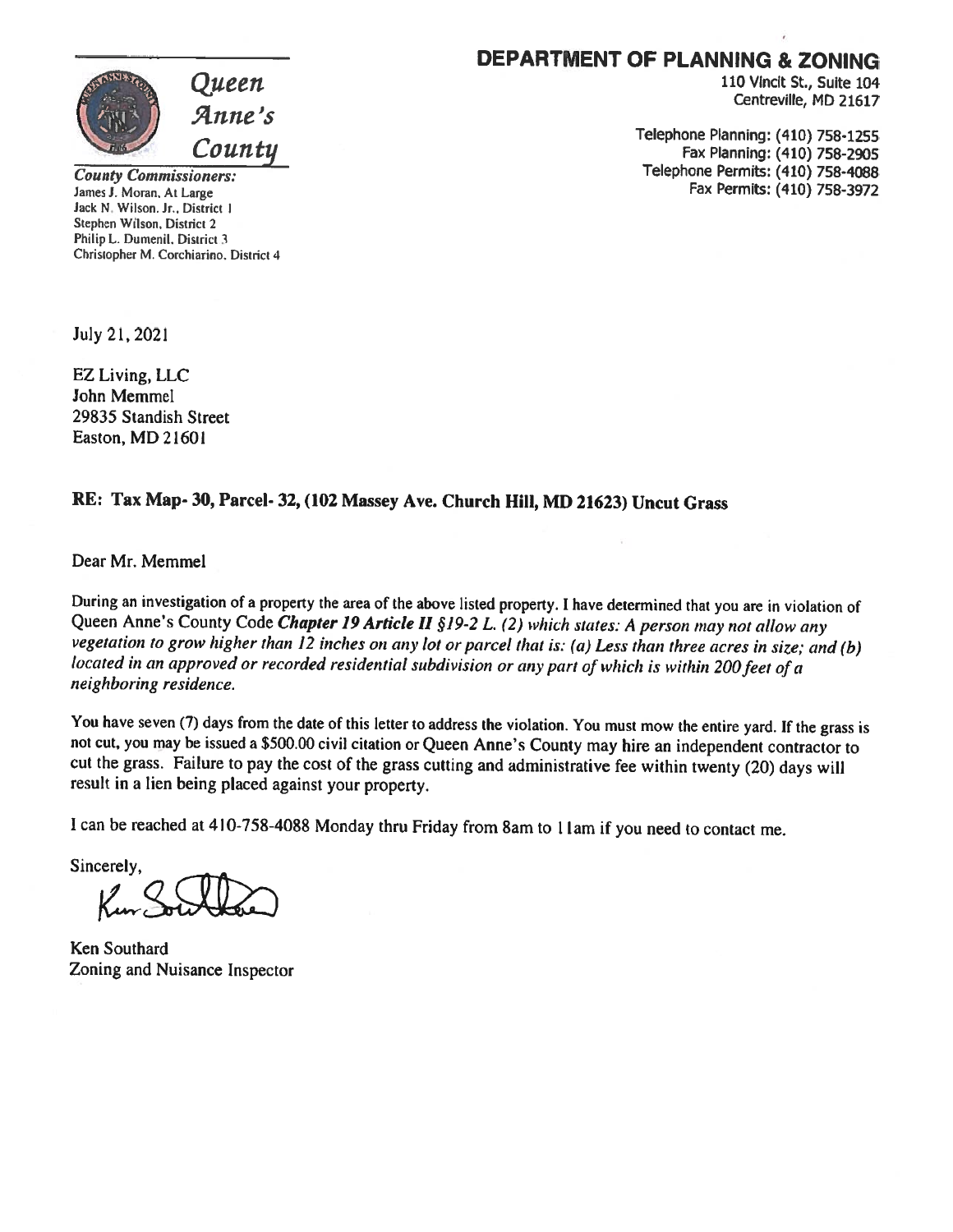

DEPARTMENT OF PLANNING & ZONING

110 Vincit St., 104 Suite 104 Centreville, MD 21617

Telephone Planning: (410) 758-1255  $Countity$  Fax Planning: (410) 758-2905 County Commissioners: Telephone Permits: (410) 758-4088<br>
James J. Moran. At Large Fax Permits: (410) 758-3972 Fax Permits: (410) 758-3972

Jack N. Wilson, Jr.. District I Stephen Wilson. District 2 Philip L. Dumenil, District 3 Christopher M. Corchiarino, District 4

September 3, 2021

EZ Living, LLC John Memmel 29835 Standish St. Easton, MD 21601

## RE: Tax Map 30, Parcel 32, (102 Massey Avenue Church Hill, MD 21623) Uncut Grass

Dear Mr. Memmel,

Queen Anne's County hired an independent contractor to cut the grass on the property referenced above. Attached is <sup>a</sup> copy of the bill.

Therefore, you have twenty (20) days from the date of this letter to pay the \$300.00 bill, plus an administrative fee of \$100.00 for a total of \$400.00. Failure to pay the full amount will result in a lien being placed against your property. Please make the check payable to the Queen Anne's County Commissioners and mail it to the above address. If after the twenty (20) days from the date of the letter, <sup>p</sup>lease mail your check to Queen Anne's County Finance Office, <sup>107</sup> North Liberty St. Centreville, MD 21617.

<sup>I</sup> can be reached at 410-758-4088 Monday through Friday from 8:00 a.m. toIO:00 a.m. if you need to contact me.

Sincerel

Ken Southard Zoning/Nuisance Inspector

Attachments: Invoice: <sup>B</sup> & <sup>K</sup> Plant Farm & Landscaping, LLC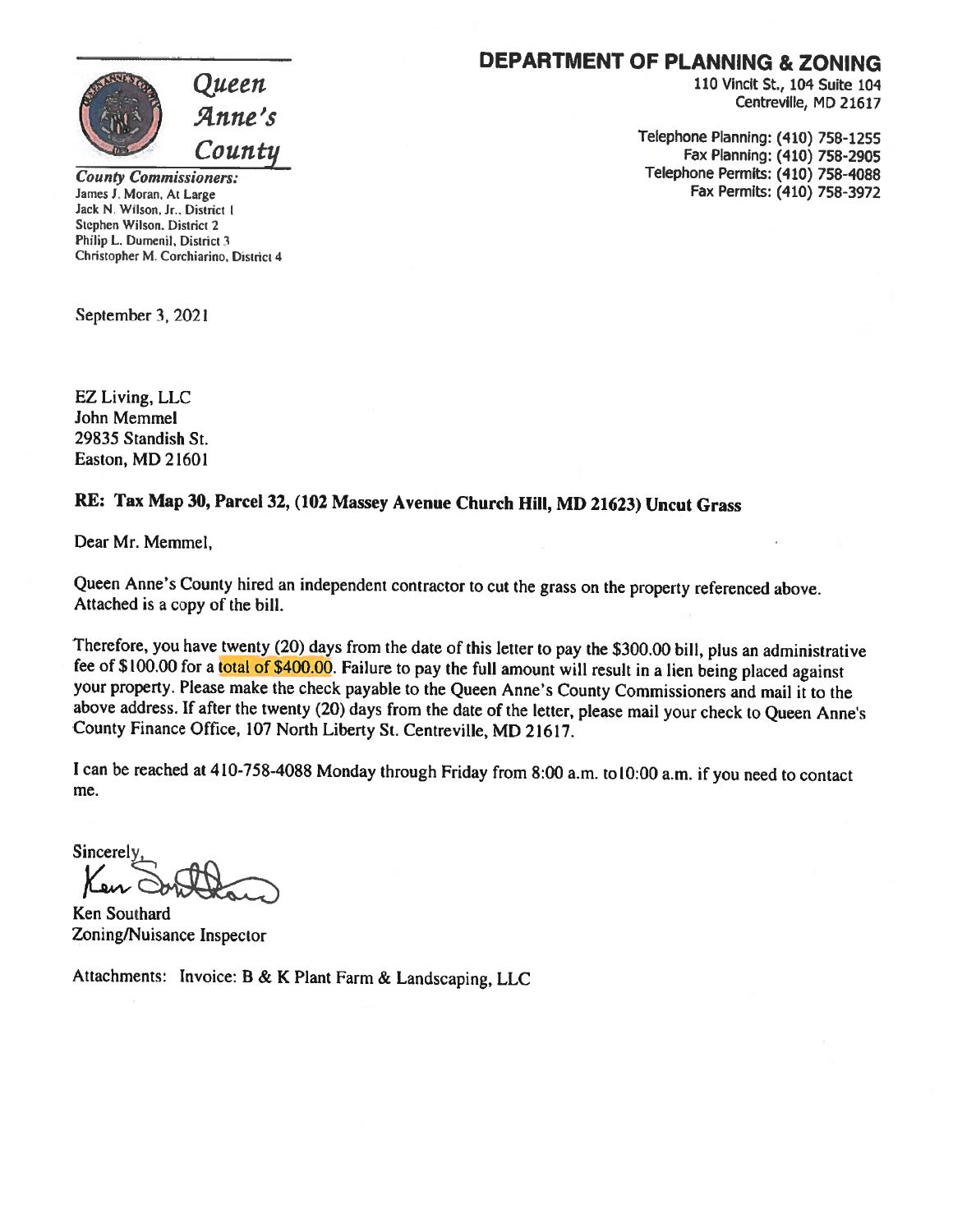B & K Plant Farm & Landscaping, LLC **Invoice** 

520 John Powell Road Church Hill, MD 21623 410-778-4445

| Date      | Invoice # |  |
|-----------|-----------|--|
| 8/29/2021 | 4848      |  |

**Bill To** Queen Anne's Co 110 Vincit St. Suite 104 Centreville, MD 21617

| <b>Description</b>                                                  |              | Amount<br>300.00 |
|---------------------------------------------------------------------|--------------|------------------|
| 8/05 Cut & trimmed tall grass @ 102 Massey Ave, Price, MD           |              |                  |
| <b>RECEIVED</b>                                                     |              |                  |
| $SEP - 22021$                                                       |              |                  |
| QUEEN ANNE'S COUNTY<br><b>PLANNING &amp; ZONING</b>                 |              |                  |
|                                                                     |              |                  |
|                                                                     |              |                  |
|                                                                     |              |                  |
|                                                                     |              |                  |
| Thank you for your business. Payment due 10 days from billing date. | <b>Total</b> | \$300.00         |